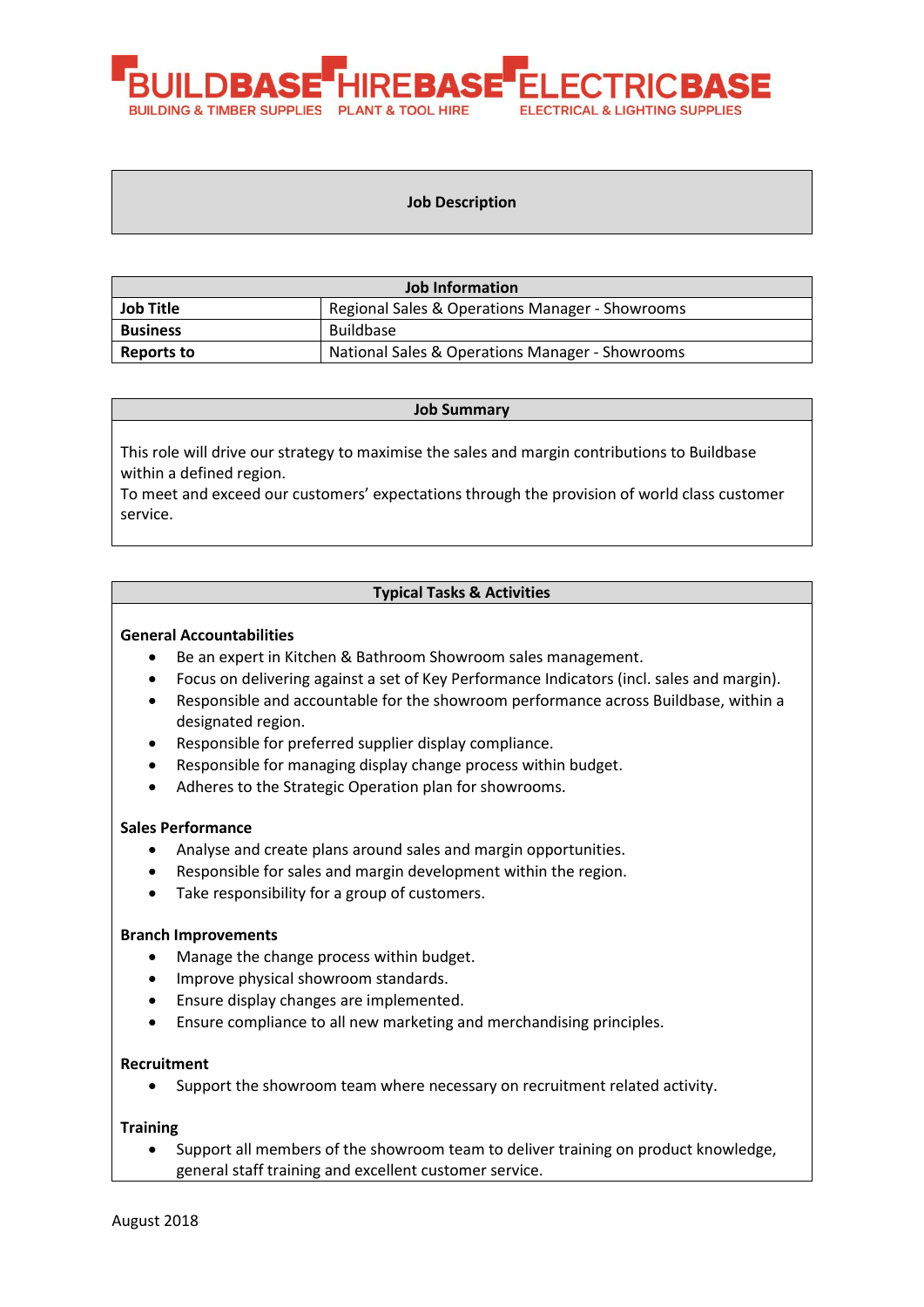

# **Influence and Support our Senior Management Team**

- Attend quarterly review meetings with Regional Managers / Regional Directors.
- Undertake regular showroom visits.
- When appropriate, attend regional meetings.
- Provide analysis on showroom performance data.

# **Delivering Results**

- Taking responsibility for results: Making things happen, going the extra mile to drive performance and standards.
- Keeping on top of things: Planning ahead and monitoring results to identify what needs to do change.

| <b>Skills &amp; Experience</b>                                                                                                                                                                                                                                                                                                                                                                                                                                                                                                                                                                                                                                                       |            |  |
|--------------------------------------------------------------------------------------------------------------------------------------------------------------------------------------------------------------------------------------------------------------------------------------------------------------------------------------------------------------------------------------------------------------------------------------------------------------------------------------------------------------------------------------------------------------------------------------------------------------------------------------------------------------------------------------|------------|--|
| <b>Essential:</b>                                                                                                                                                                                                                                                                                                                                                                                                                                                                                                                                                                                                                                                                    | Desirable: |  |
| Strong influencing skills up to Director<br>$\bullet$<br>level.<br>Multi-site management experience.<br>Excellent prioritisation and time<br>$\bullet$<br>management skills.<br>Ability to develop plans.<br>$\bullet$<br>Strong decision-making skills.<br>٠<br>Proven analytical and problem-solving<br>$\bullet$<br>skills.<br>Ability to coach, train and motivate.<br>Comfortable with working with varied<br>$\bullet$<br>in-house systems.<br>Ability to manage people without direct<br>line management.<br>A self-motivated team player.<br>$\bullet$<br>Can demonstrate effective leadership<br>$\bullet$<br>skills.<br>Be able to work on additional related<br>projects. |            |  |

### **Our Winning Ways**

### **Know Your Stuff**

• Be the best at what you do and understand your customer

# **Don't Walk Past a Problem**

- Make it a safe place to be
- Ask for help if you need it
- Take action to get things sorted

# **Find a Better Way**

• Think differently and share new ideas